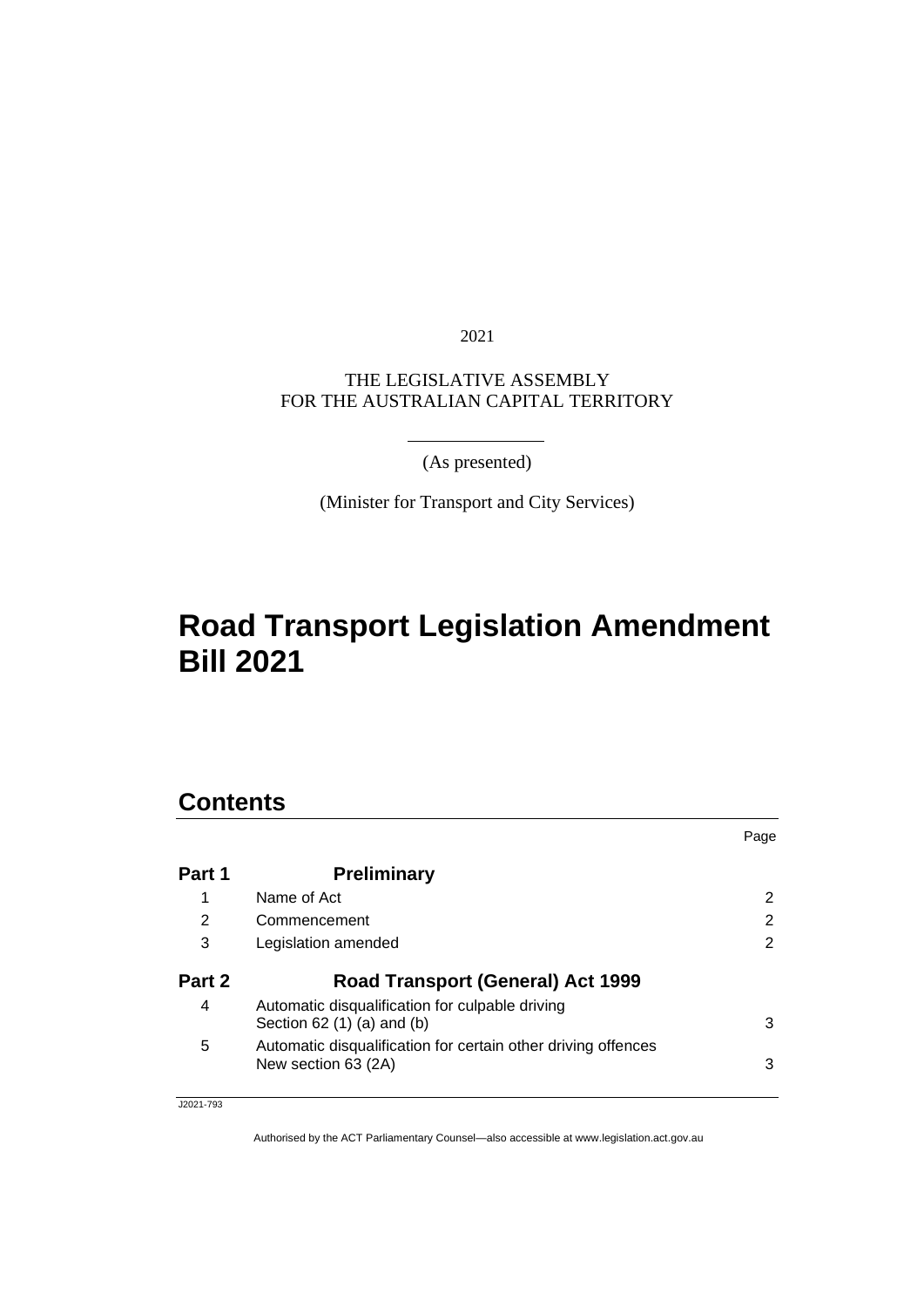| Contents |
|----------|
|----------|

| 6                 | Section 63 (3)                                                                                                                            | 4              |
|-------------------|-------------------------------------------------------------------------------------------------------------------------------------------|----------------|
| Part 3            | Road Transport (Road Rules) Regulation 2017                                                                                               |                |
| 7                 | New section 244K                                                                                                                          | 5              |
| 8                 | New section 304A                                                                                                                          | 5              |
| Part 4            | <b>Road Transport (Safety and Traffic</b><br><b>Management) Act 1999</b>                                                                  |                |
| 9                 | Negligent driving<br>Section 6 (1), penalty, paragraph (c)                                                                                | $\overline{7}$ |
| 10                | Aggravated offence-furious, reckless or dangerous driving<br>Section 7A (4), definition of <i>vulnerable road user</i> , examples 5 and 6 | $\overline{7}$ |
| <b>Schedule 1</b> | <b>Other amendments</b>                                                                                                                   | 8              |
| <b>Part 1.1</b>   | <b>Motor Accident Injuries Act 2019</b>                                                                                                   | 8              |
| <b>Part 1.2</b>   | <b>Road Transport (Offences) Regulation 2005</b>                                                                                          | 9              |

Page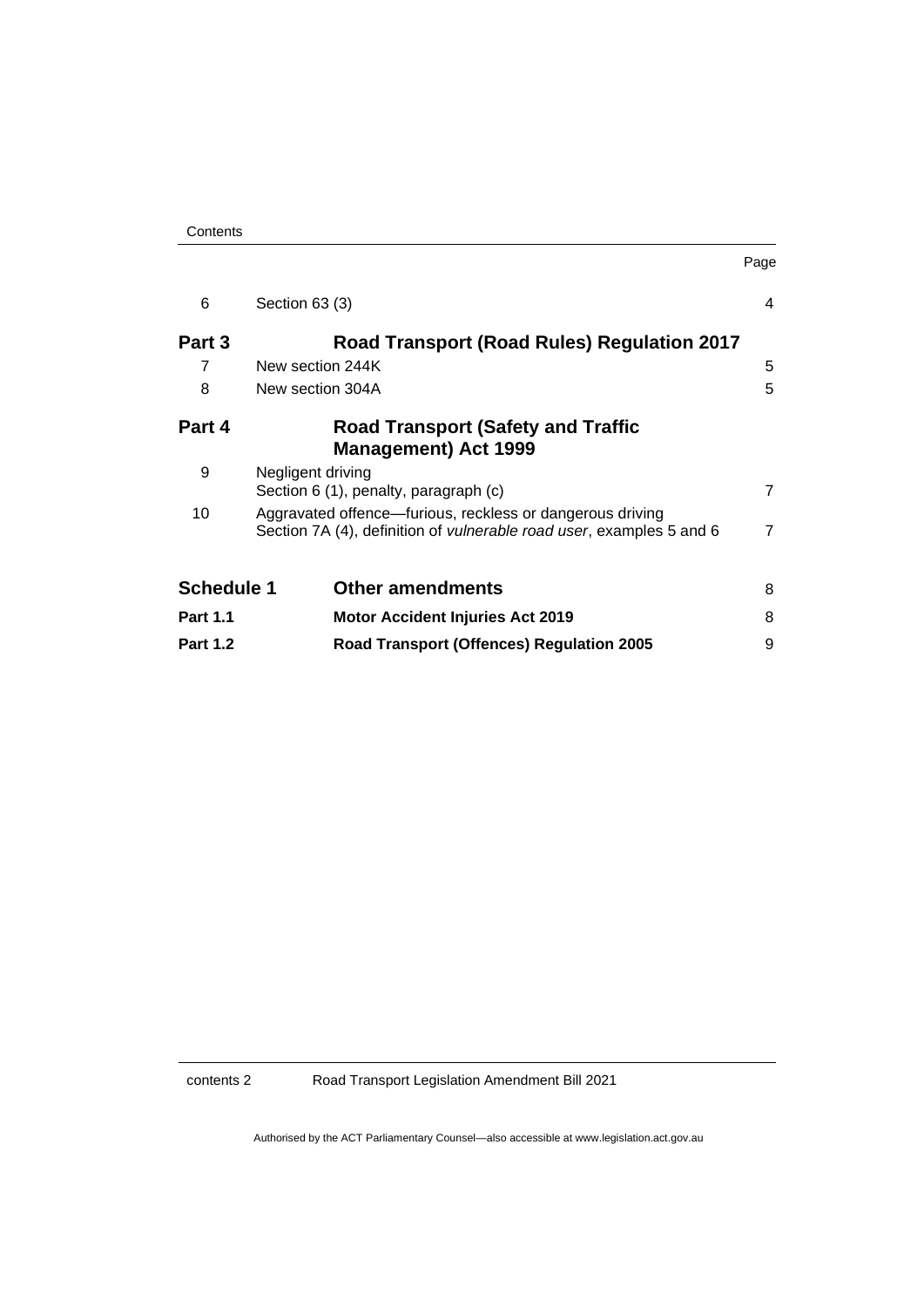2021

## THE LEGISLATIVE ASSEMBLY FOR THE AUSTRALIAN CAPITAL TERRITORY

(As presented)

(Minister for Transport and City Services)

# **Road Transport Legislation Amendment Bill 2021**

## **A Bill for**

ׅ֖֖֚֚֡֡֬֝֬

An Act to amend legislation about road transport, and for other purposes

The Legislative Assembly for the Australian Capital Territory enacts as follows:

J2021-793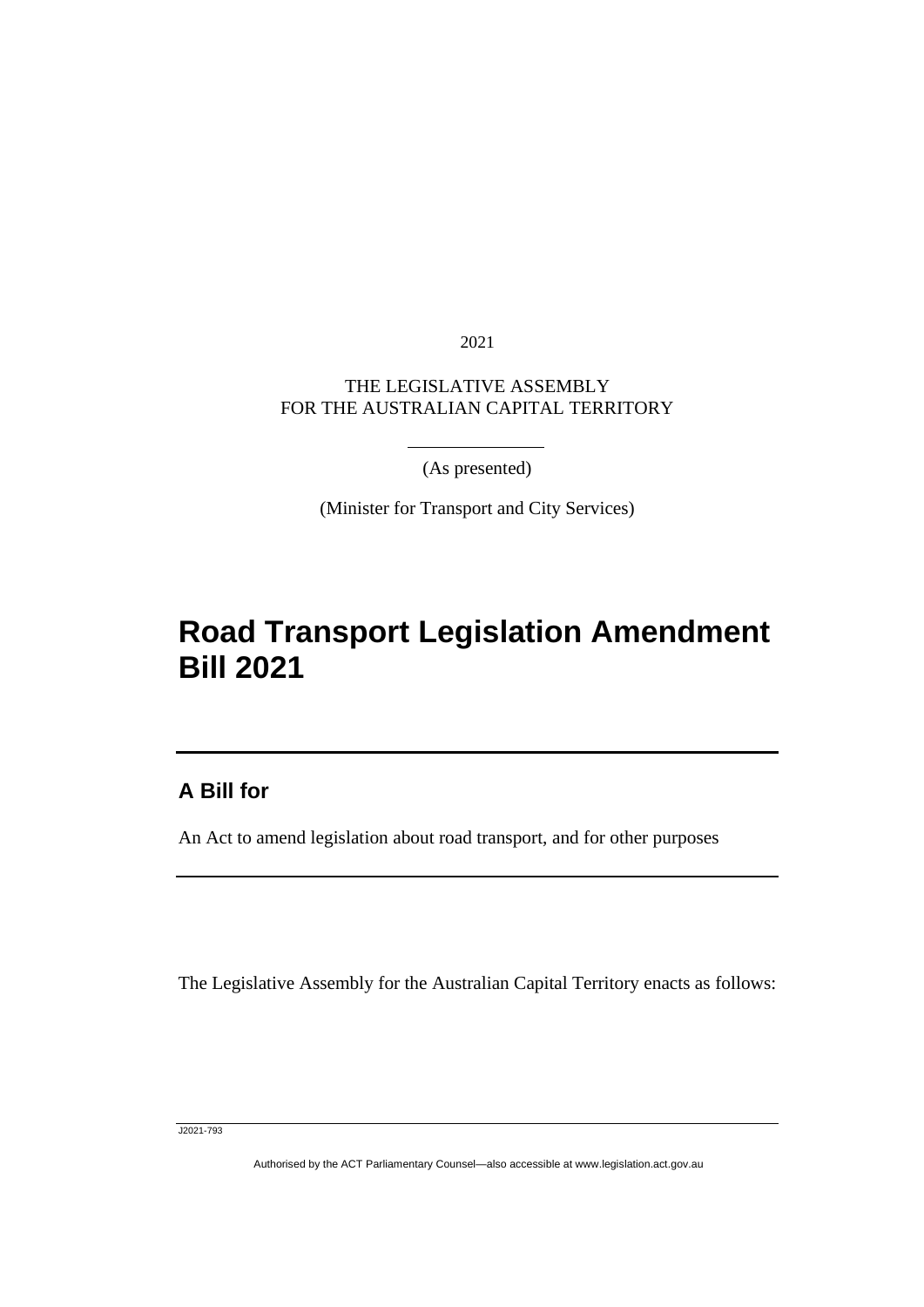### Part 1 **Preliminary**

Section 1

# <span id="page-3-0"></span>**Part 1 Preliminary**

<span id="page-3-3"></span><span id="page-3-2"></span><span id="page-3-1"></span>

|        |   | <b>Name of Act</b>                                                                                                                         |
|--------|---|--------------------------------------------------------------------------------------------------------------------------------------------|
| 3      |   | This Act is the <i>Road Transport Legislation Amendment Act 2021</i> .                                                                     |
| 4      | 2 | <b>Commencement</b>                                                                                                                        |
| 5      |   | This Act commences on the 14th day after its notification day.                                                                             |
| 6<br>7 |   | The naming and commencement provisions automatically commence on<br><i>Note</i><br>the notification day (see Legislation Act, $s$ 75 (1)). |
|        |   |                                                                                                                                            |
| 8      | 3 | <b>Legislation amended</b>                                                                                                                 |
| 9      |   | This Act amends the following legislation:                                                                                                 |
| 10     |   | <b>Road Transport (General) Act 1999</b>                                                                                                   |
| 11     |   | <b>Road Transport (Road Rules) Regulation 2017</b>                                                                                         |
| 12     |   | Road Transport (Safety and Traffic Management) Act 1999.                                                                                   |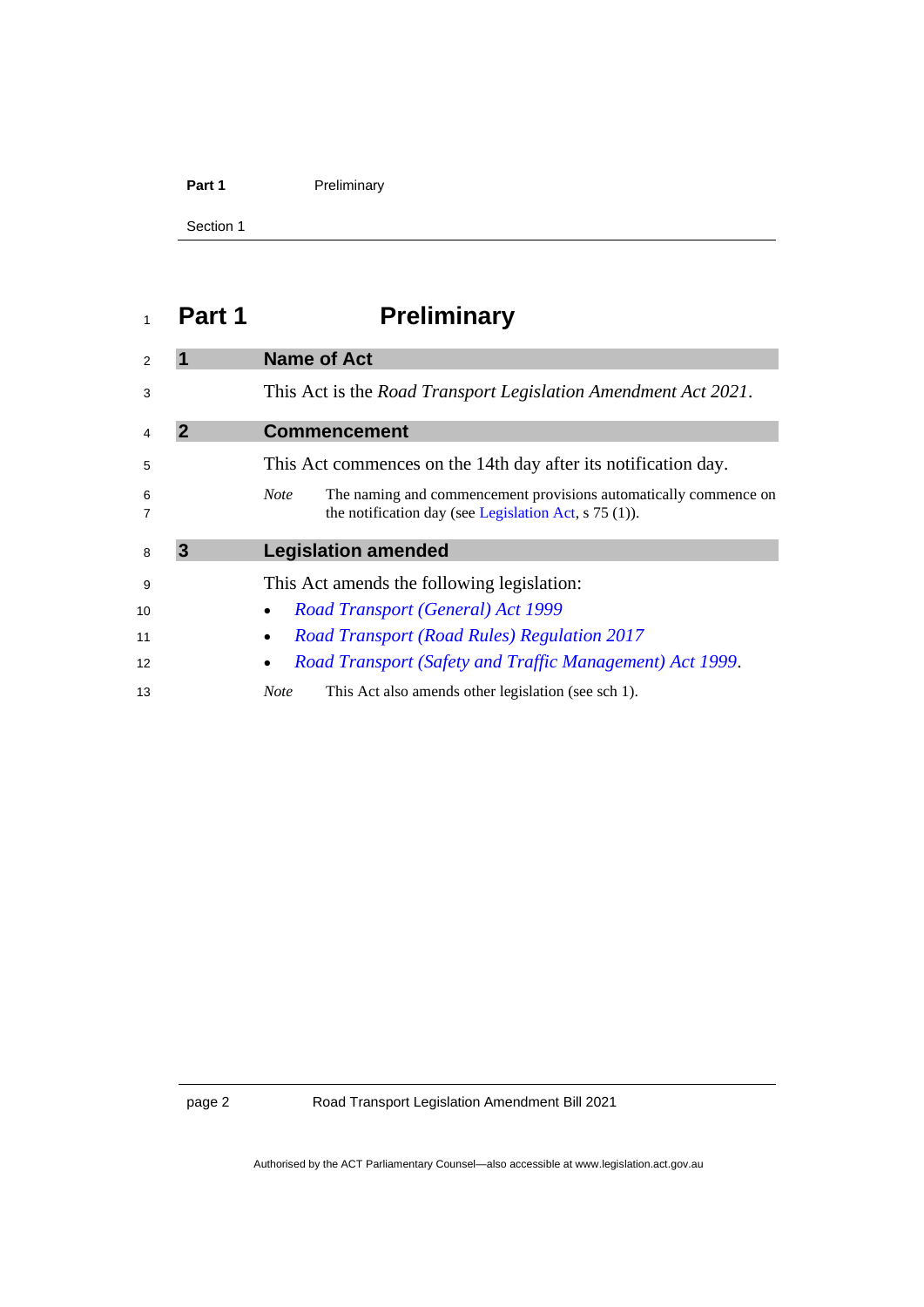<span id="page-4-2"></span><span id="page-4-1"></span><span id="page-4-0"></span>

| 1<br>2         | Part 2                  | <b>Road Transport (General)</b><br><b>Act 1999</b>                                                                                                                                                           |
|----------------|-------------------------|--------------------------------------------------------------------------------------------------------------------------------------------------------------------------------------------------------------|
| 3<br>4         | $\overline{\mathbf{4}}$ | <b>Automatic disqualification for culpable driving</b><br>Section 62 (1) (a) and (b)                                                                                                                         |
| 5              |                         | substitute                                                                                                                                                                                                   |
| 6              |                         | for a first offender—for 12 months; or<br>(a)                                                                                                                                                                |
| 7              |                         | for a repeat offender—for 24 months; or<br>(b)                                                                                                                                                               |
| 8<br>9         |                         | if the court orders a longer period for an offender than applies to<br>(c)<br>the offender under paragraph (a) or $(b)$ —for the longer period.                                                              |
| 10             | 5                       | Automatic disqualification for certain other driving<br>offences                                                                                                                                             |
| 11<br>12       |                         | New section 63 (2A)                                                                                                                                                                                          |
| 13             |                         | insert                                                                                                                                                                                                       |
| 14<br>15<br>16 | (2A)                    | However, if a court convicts a person, or finds a person guilty, of an<br>offence mentioned in subsection $(1)$ (e), the person is automatically<br>disqualified from holding or obtaining a driver licence- |
| 17             |                         | (a) if the offence occasions death—                                                                                                                                                                          |
| 18             |                         | for a first offender—for 9 months; or<br>(i)                                                                                                                                                                 |
| 19             |                         | (ii) for a repeat offender—for 18 months; or                                                                                                                                                                 |
| 20             |                         | if the offence occasions grievous bodily harm—<br>(b)                                                                                                                                                        |
| 21             |                         | for a first offender—for 6 months; or<br>(i)                                                                                                                                                                 |
| 22             |                         | for a repeat offender—for 12 months; or<br>(ii)                                                                                                                                                              |
| 23<br>24       |                         | if the court orders a longer period for an offender than applies to<br>(c)<br>the offender under paragraph (a) or $(b)$ —for the longer period.                                                              |

Road Transport Legislation Amendment Bill 2021

page 3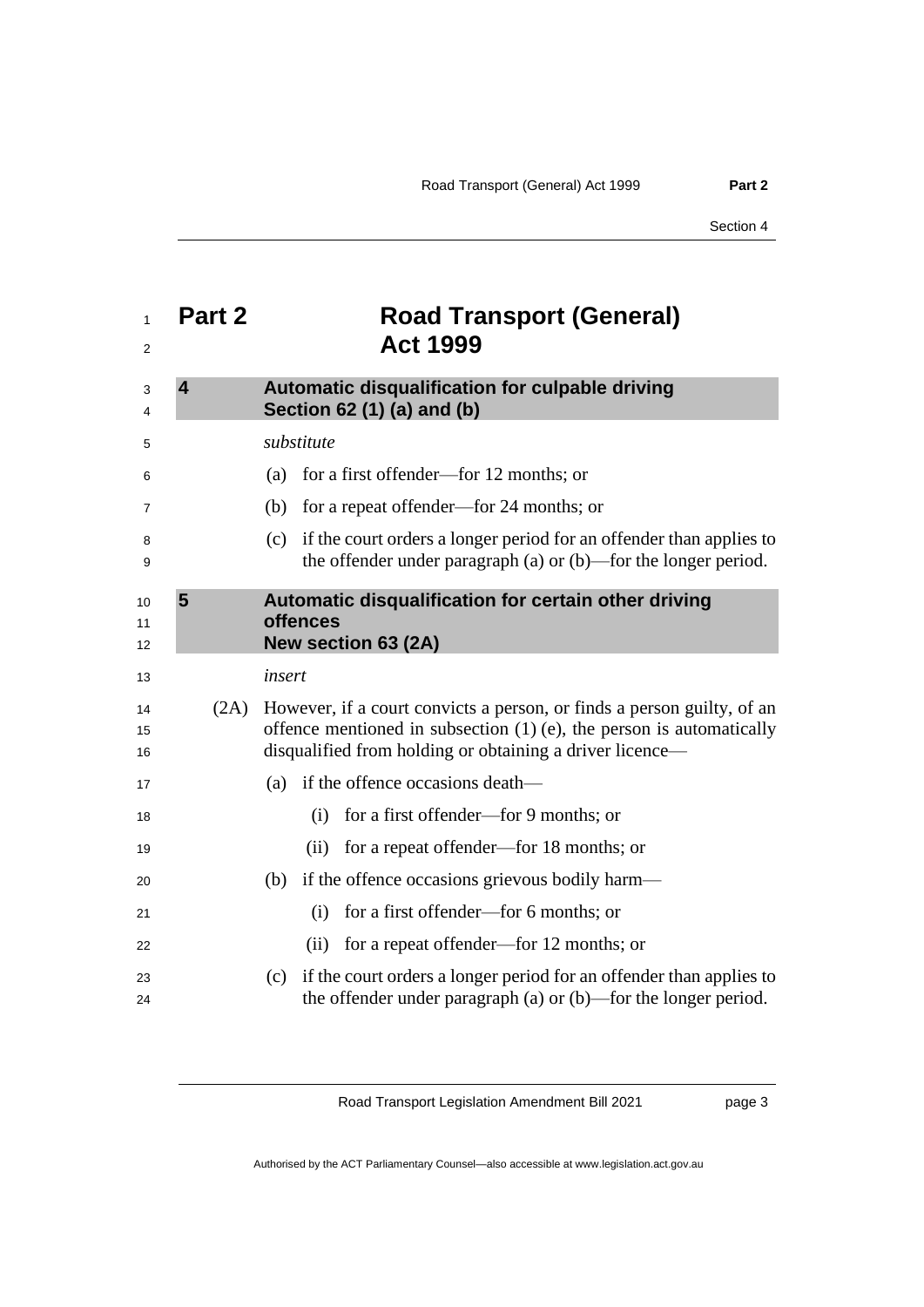### **Part 2 Road Transport (General) Act 1999**

Section 6

<span id="page-5-0"></span>

| $\mathbf{1}$   | 6 | <b>Section 63 (3)</b> |
|----------------|---|-----------------------|
| 2              |   | omit                  |
| 3              |   | However,              |
| $\overline{4}$ |   | substitute            |
| 5              |   | Also,                 |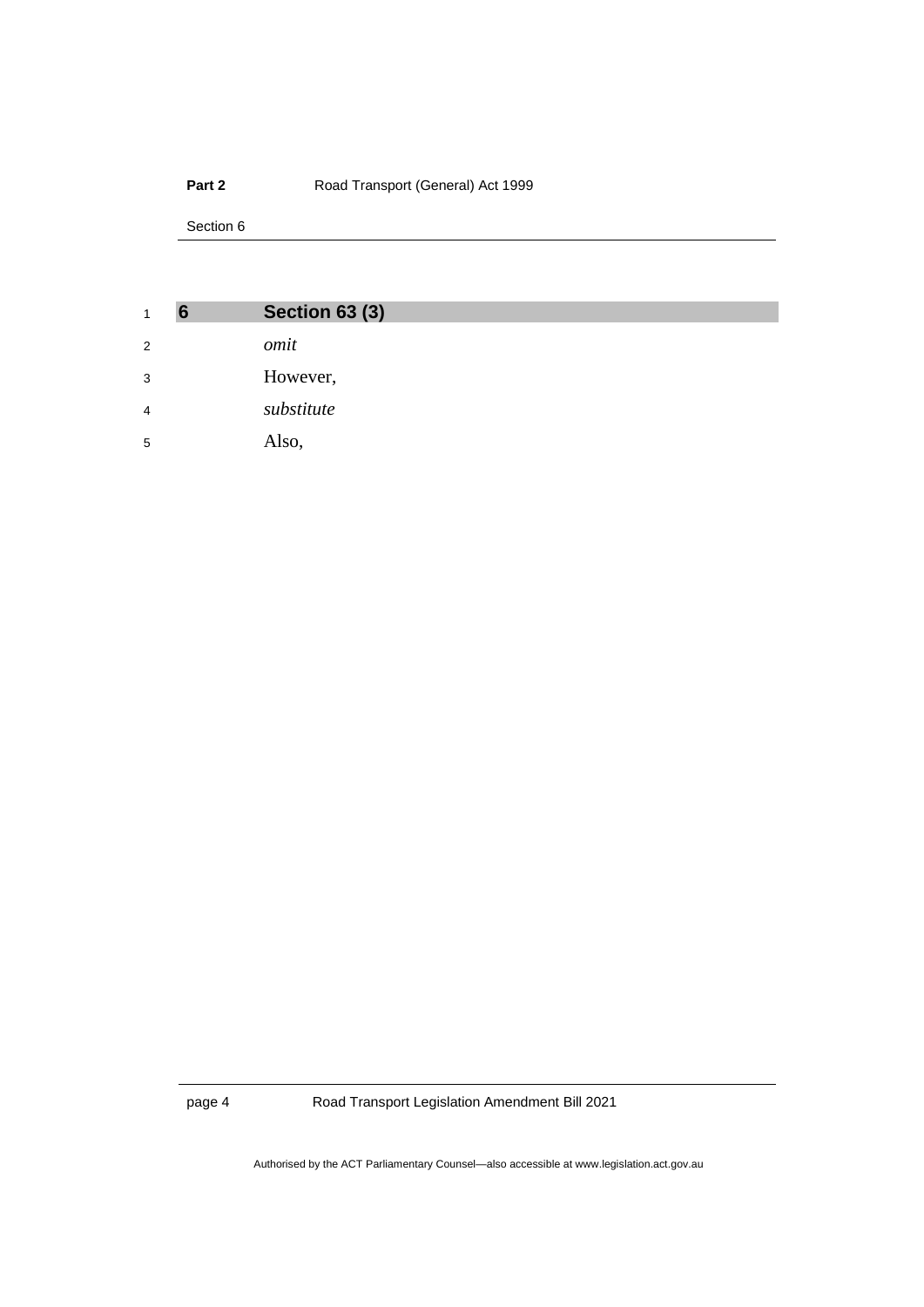<span id="page-6-2"></span><span id="page-6-1"></span><span id="page-6-0"></span>

| 1<br>2         | Part 3         | <b>Road Transport (Road Rules)</b><br><b>Regulation 2017</b>                                                                                                                                                |
|----------------|----------------|-------------------------------------------------------------------------------------------------------------------------------------------------------------------------------------------------------------|
| 3              | $\overline{7}$ | <b>New section 244K</b>                                                                                                                                                                                     |
| 4              |                | in division 14.3, insert                                                                                                                                                                                    |
| 5<br>6         | 244K           | Travelling in or on personal mobility device—maintaining<br>proper control                                                                                                                                  |
| 7<br>8         |                | A person must not travel in or on a personal mobility device unless<br>the person has proper control of the personal mobility device.                                                                       |
| 9              |                | Maximum penalty: 20 penalty units.                                                                                                                                                                          |
| 10             | 8              | <b>New section 304A</b>                                                                                                                                                                                     |
| 11             |                | in division 18.3, insert                                                                                                                                                                                    |
| 12<br>13       | 304A           | Direction by police officer to get off, or not get on, vehicle<br>or animal                                                                                                                                 |
| 14<br>15<br>16 | (1)            | A police officer may direct a person to get off, or not get on, a vehicle<br>or animal if the police officer believes on reasonable grounds that the<br>person is under the influence of alcohol or a drug. |
| 17             | (2)            | A person commits an offence if the person—                                                                                                                                                                  |
| 18             |                | is given a direction under subsection (1); and<br>(a)                                                                                                                                                       |
| 19             |                | does not comply with the direction.<br>(b)                                                                                                                                                                  |
| 20             |                | Maximum penalty: 20 penalty units.                                                                                                                                                                          |

Road Transport Legislation Amendment Bill 2021

page 5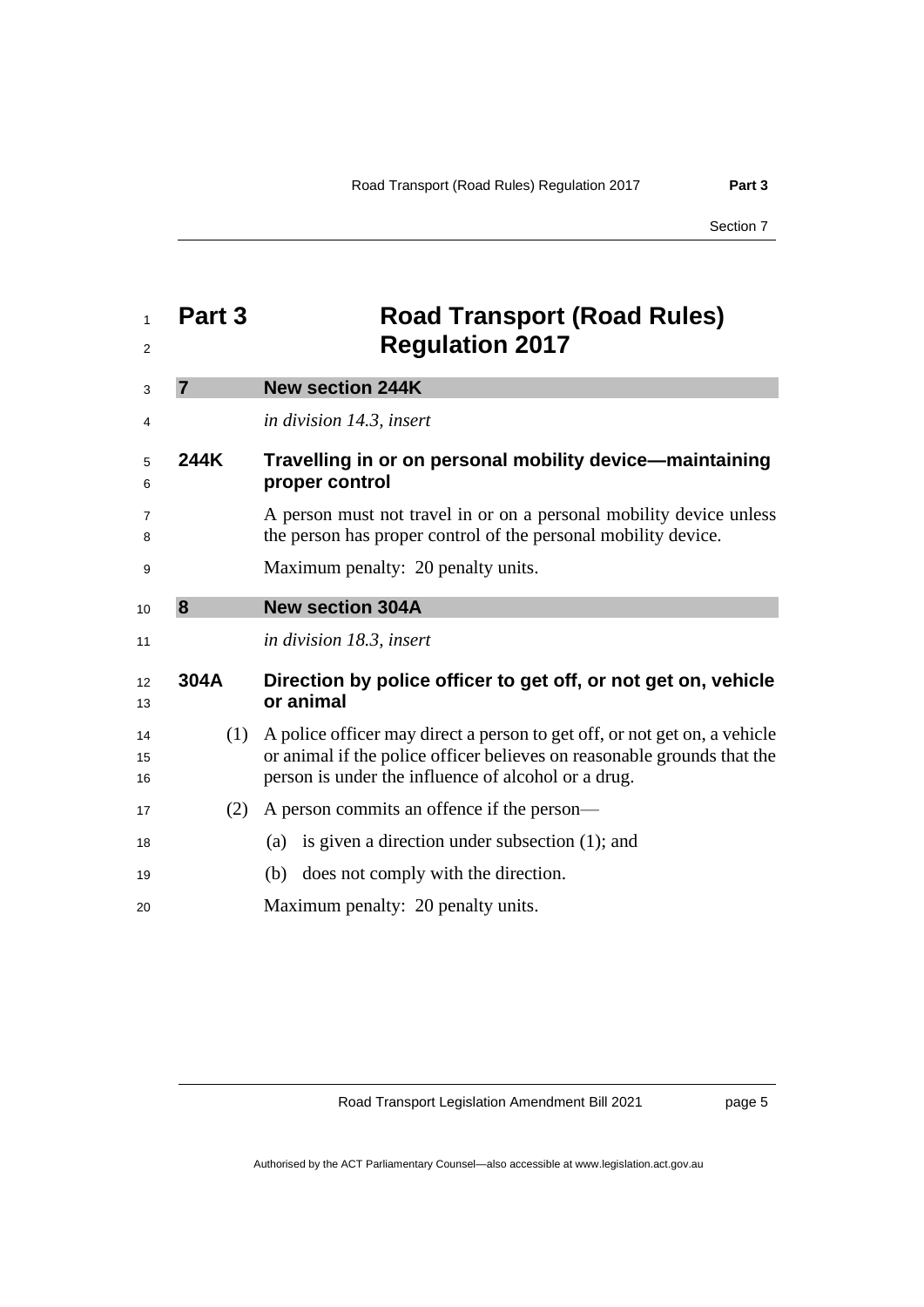### **Part 3 Road Transport (Road Rules) Regulation 2017**

#### Section 8

| $(3)$ In this section:                        |
|-----------------------------------------------|
| <i>animal</i> means a horse, cattle or sheep. |
| <i>vehicle</i> means—                         |
| (a) a bicycle; or                             |
| a personal mobility device; or<br>(b)         |
| an animal-drawn vehicle.<br>$\left( c\right)$ |
|                                               |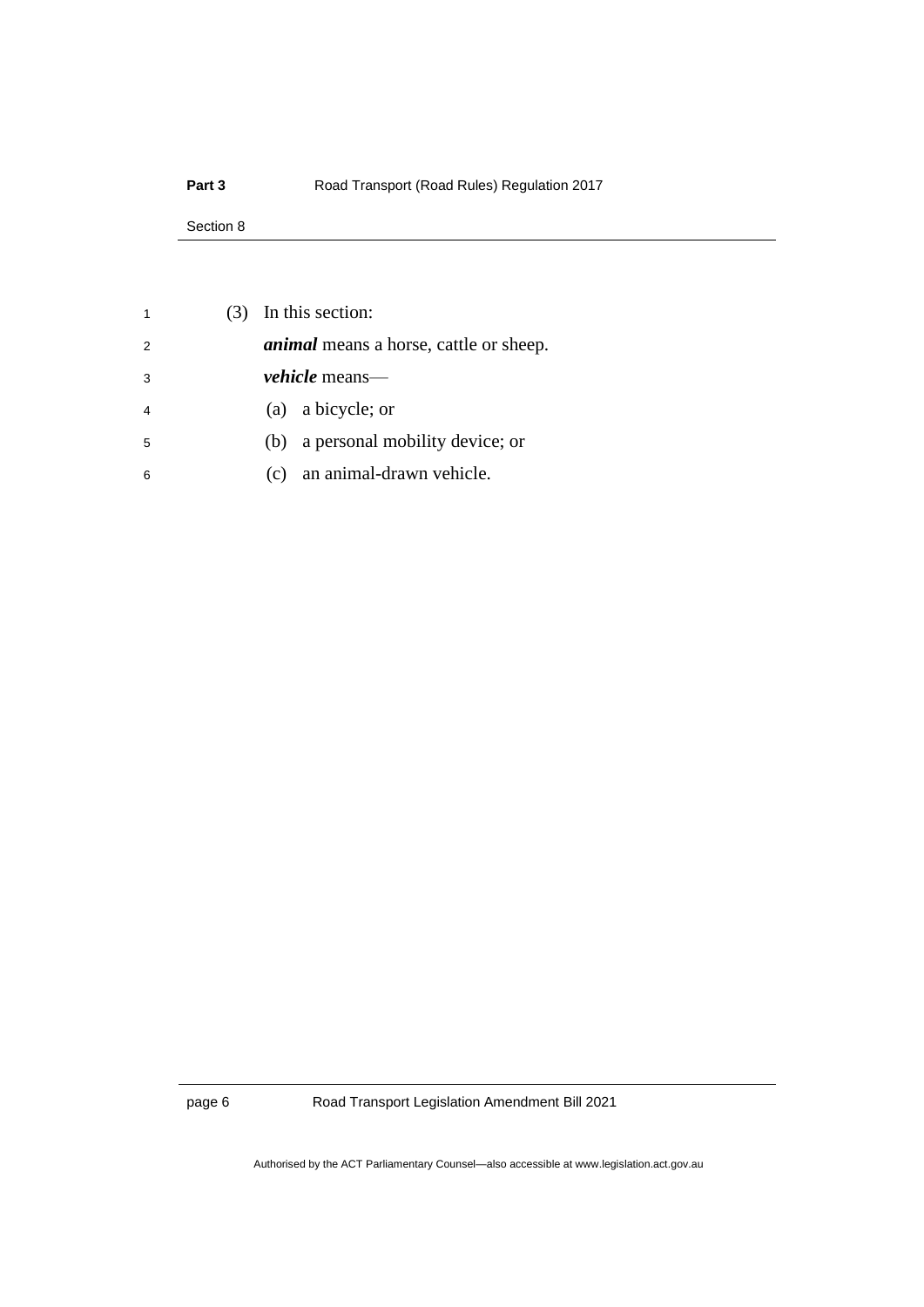## <span id="page-8-0"></span> **Part 4 Road Transport (Safety and Traffic Management) Act 1999**

<span id="page-8-2"></span><span id="page-8-1"></span>

| 3<br>4               | 9  | <b>Negligent driving</b><br>Section 6 (1), penalty, paragraph (c)                                                                       |
|----------------------|----|-----------------------------------------------------------------------------------------------------------------------------------------|
| 5                    |    | substitute                                                                                                                              |
| 6<br>7               |    | if the driving occasions actual bodily harm—50 penalty units,<br>(c)<br>imprisonment for 6 months or both; or                           |
| 8                    |    | if paragraphs (a), (b) and (c) do not apply—20 penalty units.<br>(d)                                                                    |
| 9                    |    | <b>Examples-actual bodily harm</b>                                                                                                      |
| 10<br>11             |    | deep bruising received as a result of being involved in an incident between 2<br>$\mathbf{1}$<br>motor vehicles                         |
| 12<br>13             |    | cuts and abrasions resulting in the breaking of the skin received as a result of<br>2<br>being knocked from a bicycle onto a road       |
| 14<br>15             |    | 3<br>a pedestrian received a sprained ankle from being hit by a car on a pedestrian<br>crossing                                         |
| 16<br>17<br>18<br>19 | 10 | Aggravated offence-furious, reckless or dangerous<br>driving<br>Section 7A (4), definition of vulnerable road user,<br>examples 5 and 6 |
| 20<br>21             |    | substitute<br>users of personal mobility devices<br>5                                                                                   |

Road Transport Legislation Amendment Bill 2021

page 7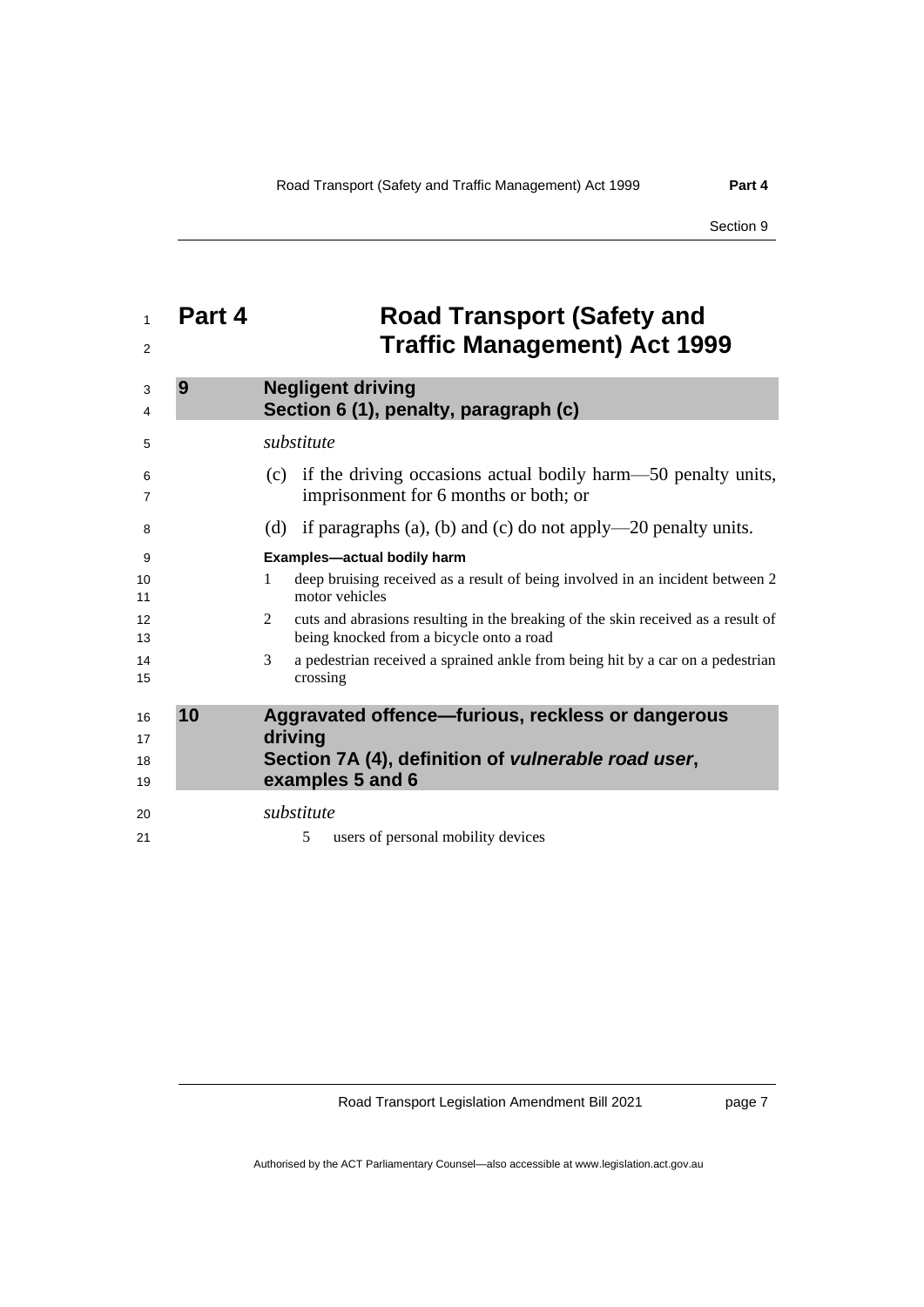# <span id="page-9-0"></span><sup>1</sup> **Schedule 1 Other amendments**

<span id="page-9-1"></span>2 (see s 3)

# <sup>3</sup> **Part 1.1 Motor Accident Injuries Act 2019**

- <sup>4</sup> **[1.1] Section 41, definition of** *driving offence***, paragraph (d) (iv)** <sup>5</sup> *substitute*
- 6 (iv) section 6 (1) (a), (b) or (c) (Negligent driving); or

page 8 Road Transport Legislation Amendment Bill 2021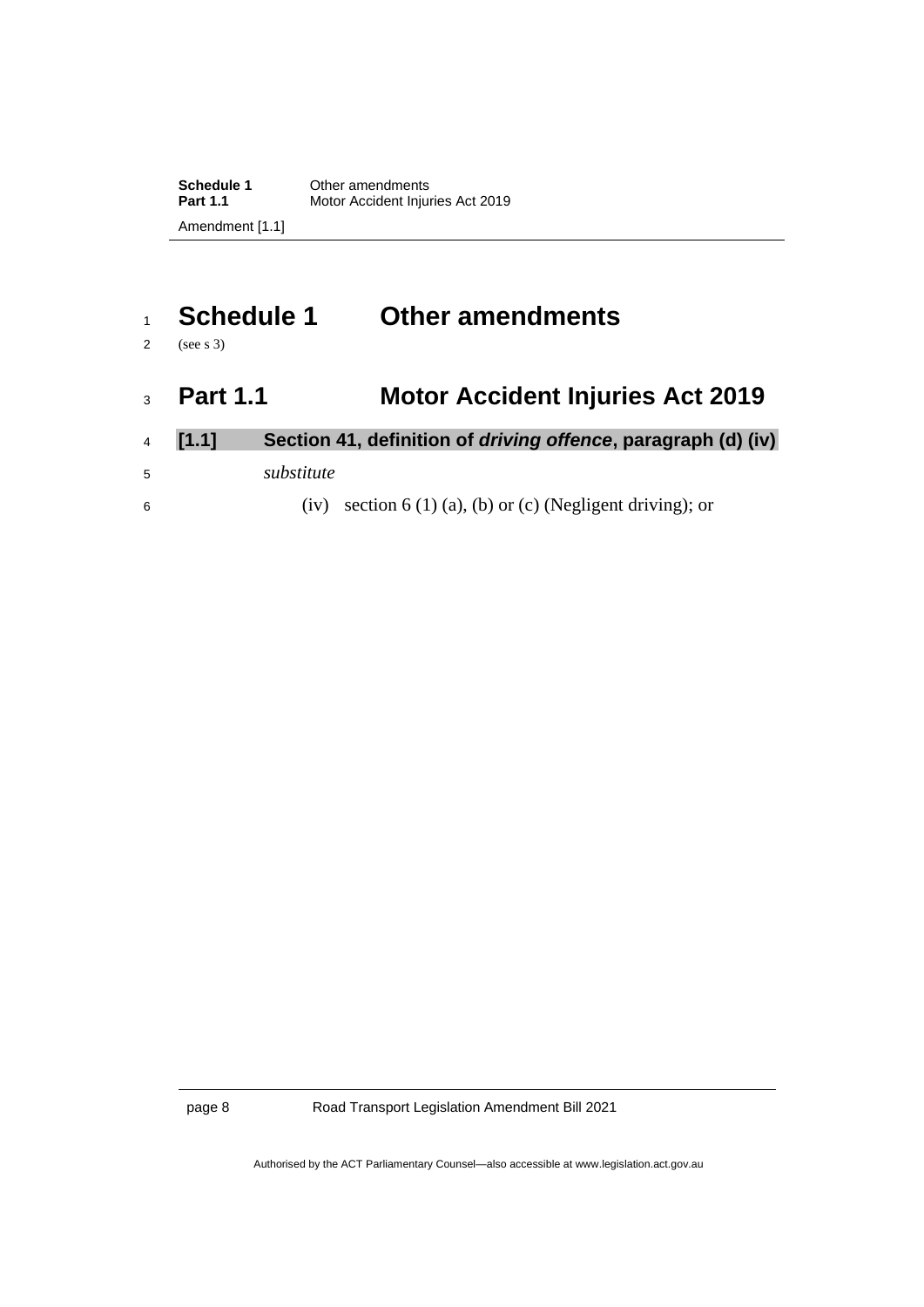| Other amendments                          | Schedule 1      |
|-------------------------------------------|-----------------|
| Road Transport (Offences) Regulation 2005 | <b>Part 1.2</b> |

#### Amendment [1.2]

# <sup>1</sup> **Part 1.2 Road Transport (Offences) Regulation 2005**

## <sup>2</sup> **[1.2] Schedule 1, part 1.12, item 9**

<sup>3</sup> *substitute*

<span id="page-10-0"></span>

| 9   | 6(1)                                             |                                                       |                                       |                          |                          |
|-----|--------------------------------------------------|-------------------------------------------------------|---------------------------------------|--------------------------|--------------------------|
| 9.1 | if the driving occasions<br>death                | negligent driving occasioning death                   | $200pu/2$ years<br>prison/both        | $\overline{\phantom{a}}$ | -                        |
| 9.2 | if the driving occasions<br>grievous bodily harm | negligent driving occasioning grievous bodily<br>harm | $100$ pu $/$<br>1 year<br>prison/both | -                        | $\overline{\phantom{0}}$ |
| 9.3 | if the driving occasions<br>actual bodily harm   | negligent driving occasioning actual bodily harm      | $50pu/6$ months<br>prison/both        | $\overline{\phantom{a}}$ | -                        |
| 9.4 | if items $9.1$ , $9.2$ and $9.3$ do<br>not apply | negligent driving                                     | 20                                    | 598                      | $3$ (NS)                 |

Road Transport Legislation Amendment Bill 2021

page 9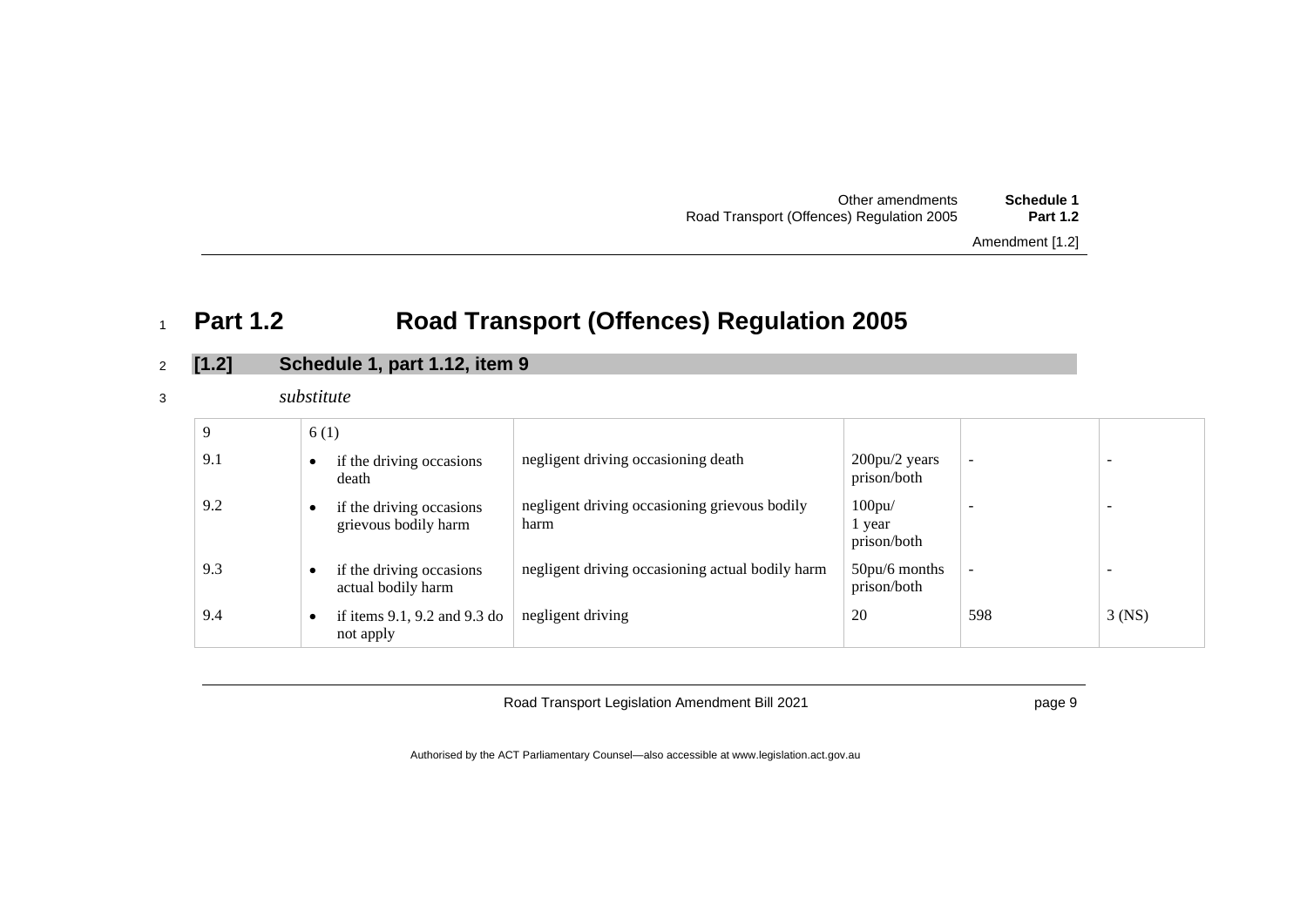| Schedule 1      | Other amendments                          |
|-----------------|-------------------------------------------|
| <b>Part 1.2</b> | Road Transport (Offences) Regulation 2005 |

Amendment [1.3]

## <sup>1</sup> **[1.3] Schedule 1, part 1.12A, new item 422A**

#### <sup>2</sup> *insert*

| 40 <sup>o</sup><br>т∠∠ | $\sim$<br>.<br>--- | <br>)h1l1fV<br>$n_{\mathbf{a}}$<br>$0^{\text{AV10}}$<br>m<br>"nout | 20<br>$\sim$ | $\sim$<br>⊿ר<br>$\sim$ |  |
|------------------------|--------------------|--------------------------------------------------------------------|--------------|------------------------|--|
|                        |                    | proper<br>ontro                                                    |              |                        |  |

# <sup>3</sup> **[1.4] Schedule 1, part 1.12A, new item 550A**

#### <sup>4</sup> *insert*

| 550A | $\bigcap$ | with direction of<br>t police officer to get<br>$\gamma$ mply<br>no | 26<br>∠∪ |  |
|------|-----------|---------------------------------------------------------------------|----------|--|
|      |           | vehicle or animal<br>-OI 1<br>or not get on.                        |          |  |

page 10 Road Transport Legislation Amendment Bill 2021